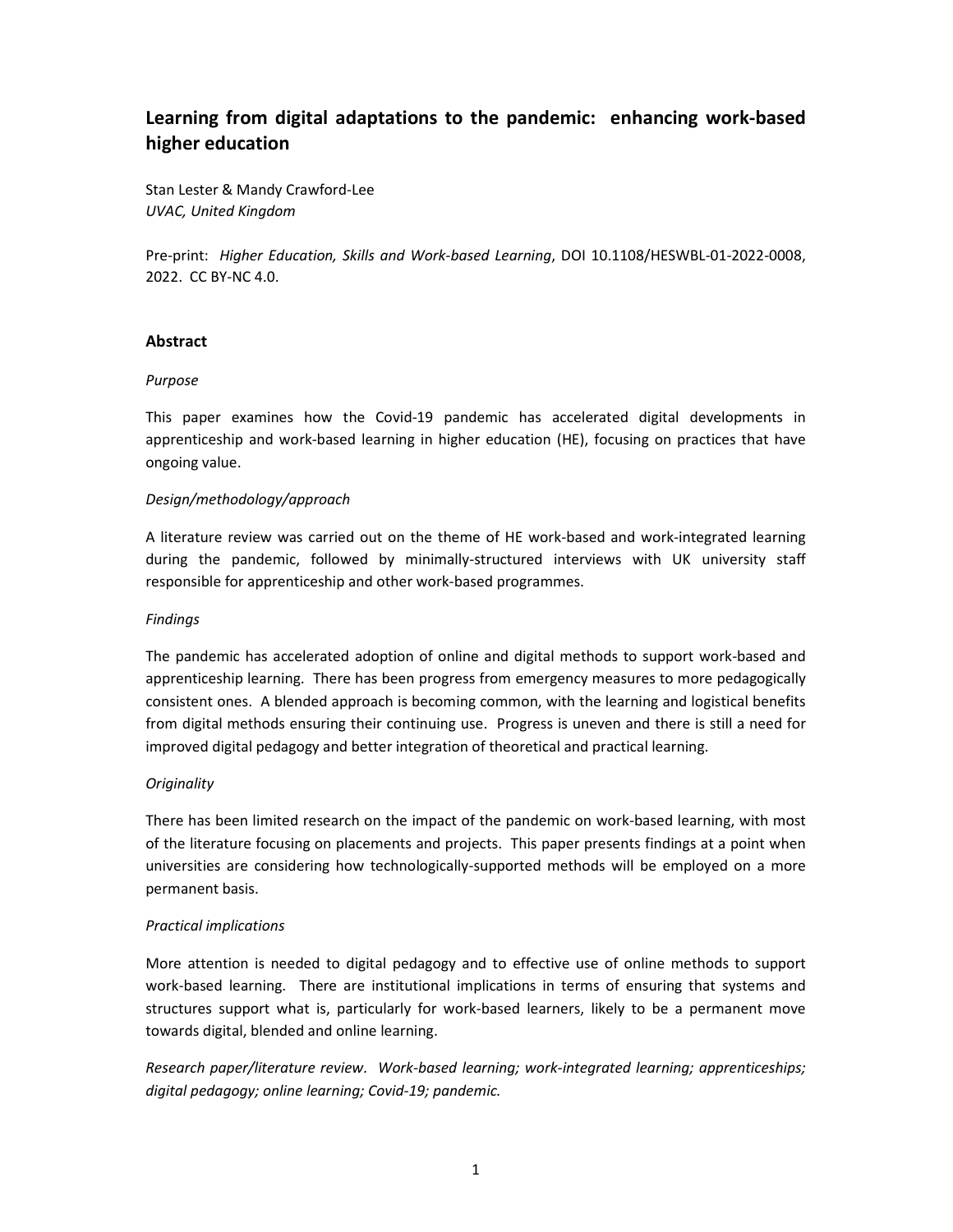#### **Introduction**

Since early 2020 education and training activities worldwide have experienced unprecedented disruption due to public health measures implemented in response to the emergence and rapid spread of Coronavirus Disease 2019 (Covid-19). The most obvious effect, at least for periods when the most restrictive measures were in force, was the widespread transfer of learning from face-toface methods to technology-mediated means; Lawson (2021) describes the need to study or work from home as having accelerated many organisations' digital strategies by three years or more. For programmes that involve or are based in work an additional challenge has been created by parallel disruptions to working life including reductions in physical proximity, home working, paid leave ('furlough'), redundancy and fewer training posts and placements. While the impact of the pandemic now appears to be lessening, adaptations and innovations geared to overcoming its challenges have other potential advantages including improving efficiency and effectiveness, widening access, enabling interaction between physically distant (including international) participants, improving accessibility in remote areas and across geographically dispersed occupations, and widening catchments. Drawing on worldwide literature and experience from the United Kingdom (UK), this paper reviews responses to the pandemic from a higher education (HE) work-based and work-integrated learning perspective. It focuses on points that have ongoing application and extend beyond the initial 'panic-gogy' (Dean and Campbell, 2020) of simple technological substitution.

#### **Context**

Over the last three decades work-based and work-integrated learning has become a progressively important part of HE in the UK (Nixon *et al,* 2006) as well as worldwide (Bezerra *et al*, 2021). Workbased learning (WBL) can be defined as "all and any learning that is situated in the workplace or arises directly out of workplace concerns" (Lester and Costley, 2010, p. 562), while work-integrated learning (WIL) has been explained as "approaches and strategies that integrate theory with the practice of work within a purposefully defined curriculum" (Patrick *et al,* 2008, p. iv). WBL/WIL programmes in HE span a broad spectrum of activities, but they are united by combining practical and theoretical learning as well as enabling learning at or through work to contribute directly to academic recognition. Programmes can be organised for instance as 'full-time' courses with substantial work placements or work-based projects; with a balance of linked 'on-' and 'off-' job activity, as with apprenticeships and professional training programmes; or involve individuals and employers negotiating individual and small-cohort programmes, learning principally through workplace activities and projects.

One specific approach to work-integrated higher education, Degree Apprenticeships, were introduced in the UK as a national initiative in 2015 (BIS 2015). Learners on these programmes are employed, undertake training to a nationally-defined standard and complete a university degree at bachelor's or master's level. Increasingly the degree is integrated with work-based development rather than running alongside as in traditional day- or block-release; compared with project- and placement-based WIL the UK Quality Assurance Agency describes Degree Apprenticeships as the most work-integrated form of higher education (QAA, 2018). They have become a positive driver for change in the relationship between HE and business (Crawford-Lee and Moorwood, 2019), and now form the fastest-growing and most dominant form of work-based HE (Bravenboer, 2019). Degree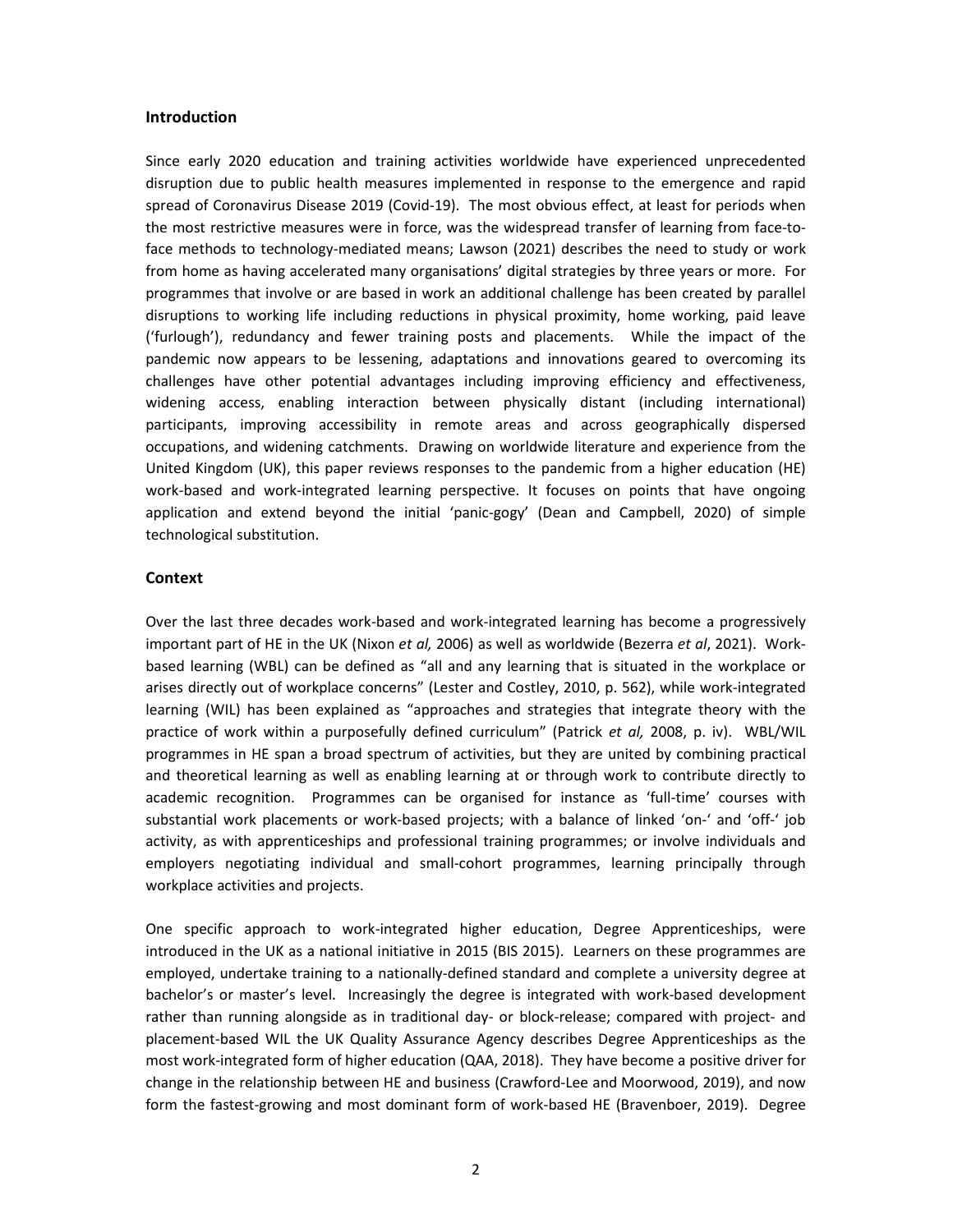Apprenticeships are open to existing workers of all ages as well as new entrants and are being used for entry to professions, to provide access to graduate careers, for supporting progression within organisations, and aiding the professionalisation or modernisation of occupations from sales to policing (Lester and Bravenboer, 2020). As discussed by Talbot *et al* (2019) there has been a corresponding decline in the UK in negotiated WBL, partly explained by the more favourable funding arrangements for Degree Apprenticeships.

## **Methods**

This review was conducted as one of several pieces of research undertaken in 2021-22 to inform a European Erasmus+ project on post-pandemic digitally-mediated learning, in this case with the aim of providing a work-based and work-integrated learning perspective. Initially it was expected that a literature review would be sufficient to provide a reasonably up-to-date picture of practices and adaptations in WBL/WIL, but it became apparent that most papers referred to placement- or project-based WIL rather than the more work-based end of the spectrum. To provide a partial remedy to this situation a small-scale qualitative study was set up to gather relevant information and perspectives from UK universities involved in WBL.

The literature search was carried out in July and August 2021 using Google Scholar, with the search terms "work integrated learning", "work based learning" and "apprenticeship" coupled with "higher education" and any of "pandemic", "covid" or "coronavirus", restricted to articles in English from 2020 and 2021. 700 discrete titles and short descriptions were scanned, 72 abstracts or summaries examined and 59 full papers downloaded and reviewed with three being rejected as not sufficiently relevant. The criteria used were that papers should concern, or be relevant to, WBL/WIL at HE level and include discussion of digital measures in response to the pandemic. Of the 56 items that were included, 45 were refereed journal papers, six research or practice reports, two conference papers, two guidance documents and one a book chapter. Fifteen referred to Australia, 11 to the UK and 5 to the USA, with the remainder spread across much of the globe. Most papers discussed WIL in the sense of courses incorporating work experience, internships or placements; five were concerned with apprenticeships or work-based professional entry, and one with post-experience WBL.

The qualitative study involved approaches to ten UK universities involved in WBL, identified via the authors' organisation. Potential participants were approached by one or other of the authors, informed about the purpose of the project, and invited to take part on the basis that they and their institutions would be anonymised. This led to twelve interviews in September and October 2021 with relevant programme leaders or heads of apprenticeships or WBL (see table 1). The themes for the interviews, as notified to participants in advance, are given below; the interviews themselves lasted between 45 minutes and two hours, taking the form of conversations around these themes led by the experiences and concerns of the participants:

• How have you had to adapt apprenticeship/WBL delivery, particularly in terms of remote teaching/learning, remote working, and TPRs [tripartite reviews]/liaison? We're not so much interested in immediate responses to the pandemic but things that have ongoing application. Does this differ between programmes, e.g. those where learners have been able to continue working 'as normal', where they have moved to working from home, and where they have been put on furlough?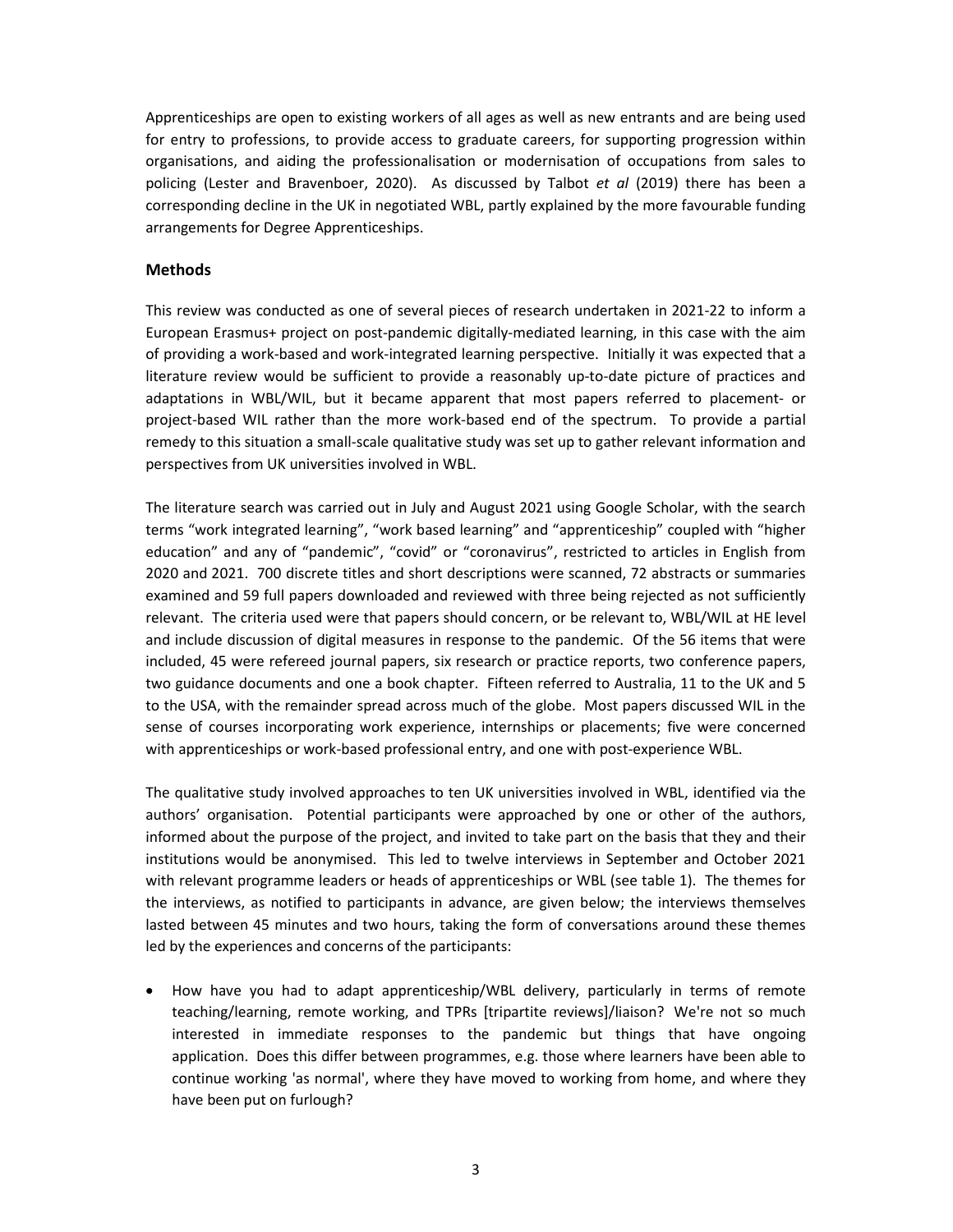- To what extent, and in what way, do you envisage these continuing after any pandemic-related measures are no longer needed? What will practice look like in five years' time?
- What are the implications in terms of (university) staff practice, areas of competence, and development? Have you made use of any specialist support, e.g. learning technologists?

All ten universities were involved in providing Degree Apprenticeships, and four also commented on other WBL programmes or WIL-based entry programmes. In the text, institutions are numbered [1]- [10], and multiple interviewees from the same organisation distinguished as for instance [1a/1b].

The literature and interview findings are presented together in the following five sections.

| Ref          | Institution type   | Programme type(s)* | Field(s)                  |
|--------------|--------------------|--------------------|---------------------------|
| 1a           | Post-1992          | DA, entry          | Health, policing          |
| 1b           | Post-1992          | DA, WBL            | Sales, general            |
| $\mathbf{2}$ | Post-1945          | DA                 | General                   |
| 3a           | Post-1992          | DA, entry          | Policing                  |
| 3b           | Post-1992          | DA                 | Policing                  |
| 4            | Post-1992          | DA, WBL            | General                   |
| 5            | Post-1992          | DA, WBL            | General                   |
| 6            | Research-intensive | DA                 | General                   |
| 7            | Post-1992          | DA                 | General                   |
| 8            | Post-1992          | DA                 | Supply chain              |
| 9            | Research-intensive | DA                 | Architecture              |
| 10           | Post-1992          | DA                 | Health, policing, general |
|              |                    |                    |                           |

#### *Table 1. Interview contexts*

*\* DA = Degree Apprenticeship, entry = other entry programme using WBL principles, WBL = other work-based learning* 

#### **The impact of the pandemic**

The most widely reported impact of the pandemic on education generally has been to move teaching and learning online. Particularly where the focus had previously been on on-campus learning this initially resulted in what has been described as 'emergency remote teaching and learning' (ERTL) (Aumjaud, 2020; Bowen, 2020; Gautam and Gautam, 2021; Robinson *et al,* 2021) and less charitably as 'panic-gogy' (Dean and Campbell, 2020), i.e. transferring teaching and learner support online without changing the basic pedagogical approach. Using the SAMR (substitution  $$ augmentation – modification – redefinition) model (Puentedura, 2014) this constitutes substitution, i.e. moving existing methods to digital platforms without making any other adaptations or improvements.

The interview participants concurred that the main impact from universities' viewpoints had been the transition to online activity, both for teaching and learning and to aid managing programmes and reviewing progress. Several commented that their institutions were fairly well set up for this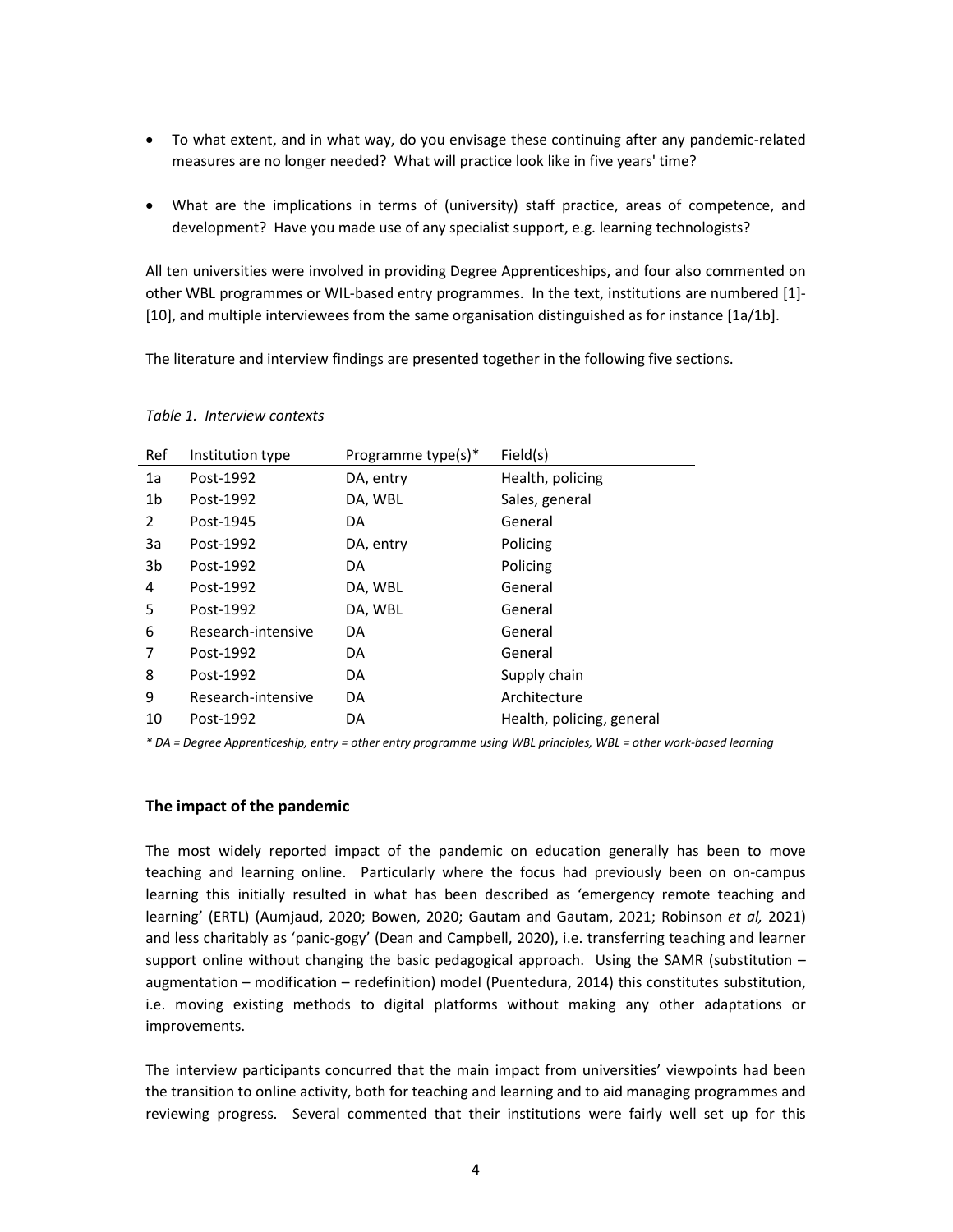transition with remote methods already widely used in WBL. One already had a flexible delivery strategy with a 'digital first', workplace-based approach and for instance provided apprentices with tablet computers so that they had common devices and software for their programme [1]. Another [10] had introduced a blended approach prior to the pandemic with digital resources, scaffolding and online discussion facilities, requiring little change to move to a fully digital model. In some others learners and staff were already familiar with working digitally, the only transitions needed typically being to move the remaining face-to-face inputs, tutorials and reviews online [2,4,6,9]. Assessment methods also varied pre-pandemic, and those institutions that had already adopted work-oriented methods appeared to be in a better position than those that relied on written exams [2,6].

Nevertheless, moving to online methods at the start of the pandemic posed challenges to institutions. Several participants discussed ERTL measures such as putting up slides with voiceovers, simple recorded lectures, or replicating classroom sessions using videoconferencing [1,2,3,7,8]; a typical comment was "everything went online overnight without a pedagogical background or digital strategy in place to back it up" [7]. One [5] discussed a rapid move to online learning packages, but commented that these were based on a traditional distance learning model that has since remained unchanged. Other challenges that were reported included changing platforms to accommodate a fully digital model, ensuring accessibility to all learners and integrating with systems used by employers.

For WBL/WIL an equal or greater impact was caused by changes in the workplace. From a survey of 150 UK employers Doherty and Cullinane (2020) summarise the effect on apprenticeships in the early stages of the pandemic as including redundancy (8% of apprentices in their sample), being placed on furlough (36%) and problems accessing (off-job) education and training (17%). The impact on HE-level apprenticeships has been smaller, with a 3% reduction in new starts during the first four months of the pandemic compared with 45% for apprenticeships overall (Foley 2021). A more widespread issue for all kinds of WBL/WIL has been changes to the way work is carried out, including remote working, physical distancing in the workplace, and (particularly in the health sector) acute and ongoing operational demands; as Bravenboer and Crawford-Lee (2020) comment, the pandemic has had profound consequences for the world of work and on skill development (Bravenboer and Crawford-Lee, 2020). As a result some types of learning opportunity have been curtailed, made more challenging, or required to adapt to changed working environments, while others that might not have previously been considered have been created (Zegwaard *et al,* 2020; Park and Jones, 2021; Wong *et al,* 2021).

The interviews indicated that the impact of the pandemic on learners' work varied across occupations. In nursing, policing and leadership learners typically remained in the workplace and were often under high levels of pressure, creating challenges for integrating learning and for using synchronous methods. In business-to-business sales a straightforward transition to remote working was reported, with the challenges of 'going digital' creating learning needs that fed directly into the programme. Some fields had a proportion of learners on furlough, with mineral products particularly badly hit [4]. Although delayed starts and breaks in learning were noted, there were few reports of learners leaving programmes permanently. On balance there was recognition that WBL/WIL models have proved resilient to the disruptive consequences of the pandemic, and they have retained the support of employers (Leek, 2020).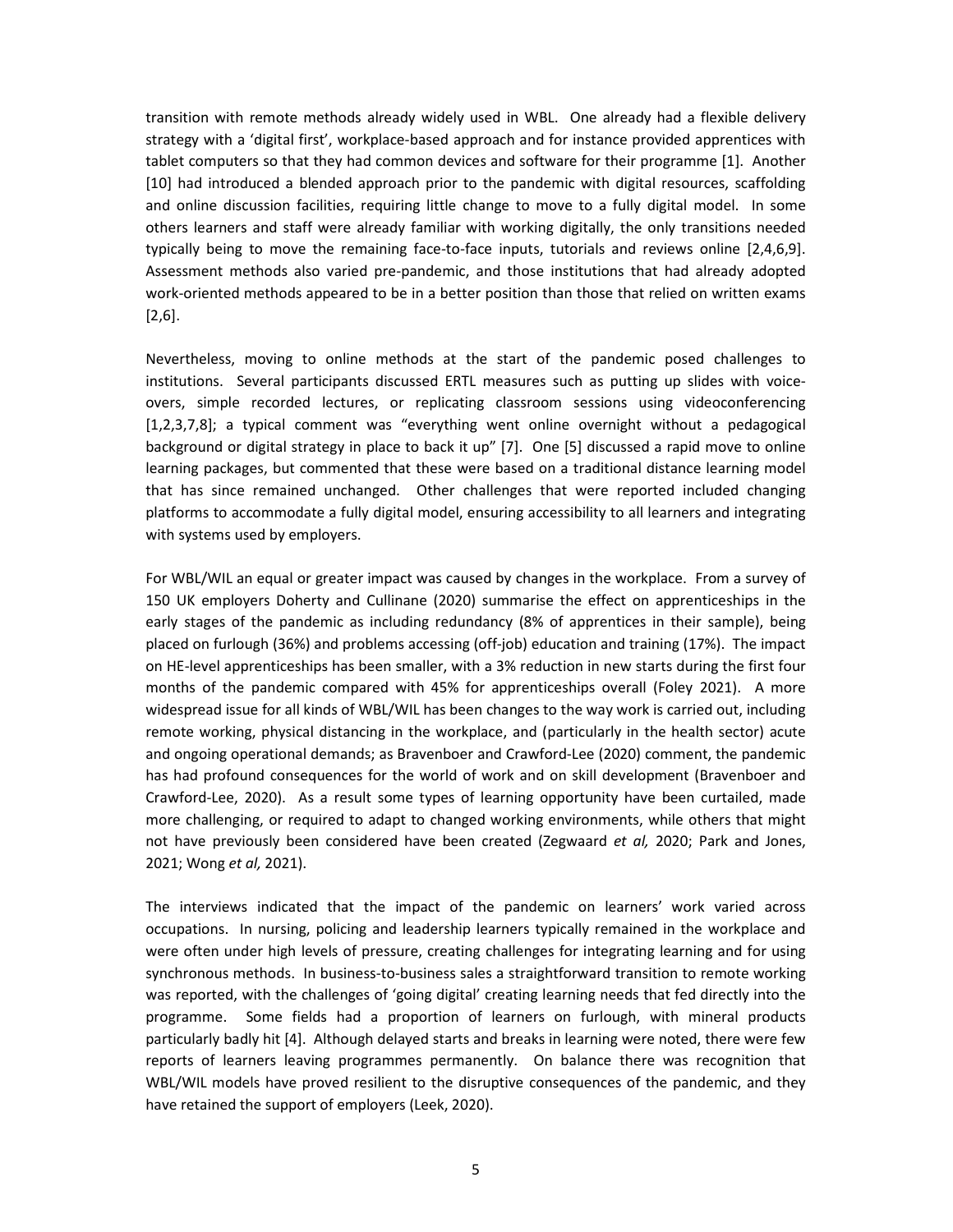## **Beyond emergency remote teaching and learning**

As the coronavirus pandemic has progressed, institutions' initial responses (essentially substitution) have generally been replaced by more considered and sophisticated approaches involving augmentation, modification and to some extent redefinition. Some of these have accelerated changes that were already taking place, some are producing practice that is more effective generally, and others are offering alternatives that though geared primarily to the pandemic have ongoing value for specific applications. A key factor in moving beyond ERTL has been realisation that learner behaviour online is not the same as in a face-to-face learning environment. Approaches need to be rethought for online learning and sessions and programmes redesigned according to a consistent pedagogical framework (Anderson, 2020; Abu Talib *et al,* 2021; Khamis *et al,* 2021). The interviews indicated that a major theme has been developing blended models that, while they may be provided or initiated via digital channels, integrate different components, make sense as a package, and promote active learning [1b,3b,4,6,8].

Fanguy *et al* (2021) and Emms *et al* (2021) comment that the 'flipped' or 'inverted' approach, where learners come to a session equipped with the relevant factual learning and use the time for discussion and application, translates well to online learning. More generally there is some consensus that the most effective practices involve well-designed combinations of asynchronous activities of various kinds with synchronous ones for discussion and questioning (Anderson, 2020; Gamage *et al,* 2020; Rook and McManus, 2020). Examples of online learning in WIL programmes are provided that are essentially learner-centred, collaborative, and involve critical enquiry (e.g. Aumjaud, 2020; Gamage *et al,* 2020; Rook and McManus, 2020; Robinson *et al,* 2021). There is also a need for appropriate structuring and learner support, including signposting through a course or package, supporting learners according to their individual needs and contexts, and strengthening their capacities for self-direction and for integrating between theory and practice (Anderson, 2020; Bowen, 2020; Carmody *et al,* 2020; Hodges and Martin, 2020). The use of user-friendly, highly navigable online learning platforms is also reported as critical (Taylor and Flaherty, 2020).

Mixing asynchronous and synchronous elements was also reported in the interviews as good practice [1b,3b,4]. The pandemic also provided an impetus to move away from traditional pedagogies, aiding the development of more active learning methods and connecting learners through online learning communities [4,6,7,8]. Lillis and Bravenboer (2020) discuss the need for pedagogical practices, such as recognition of prior learning, negotiated learning agreements, goodquality mentoring, online support, and assessment that reflects work practices, to be mutually supporting. They comment that integrating practices introduced in the pandemic, such as decentralising assessment, online mentoring and involving employers in the online environment, can improve the quality and resilience of the overall programme.

Interview participants also noted specific ways that learning had been aided via digital media. In some cases the move to online learning was used to enable greater access to external contributors, sometimes bringing in topical matters drawing on the ongoing situation [1,6]. Other interventions included providing inductions to digital platforms; ensuring that platforms were used in a consistent manner, so that for instance resources would always be in the same place; and using discussion boards rather than email (also reported as reducing pressures on staff) [3,4]. There has been recognition of the need to avoid making assumptions about learners' digital fluency or access to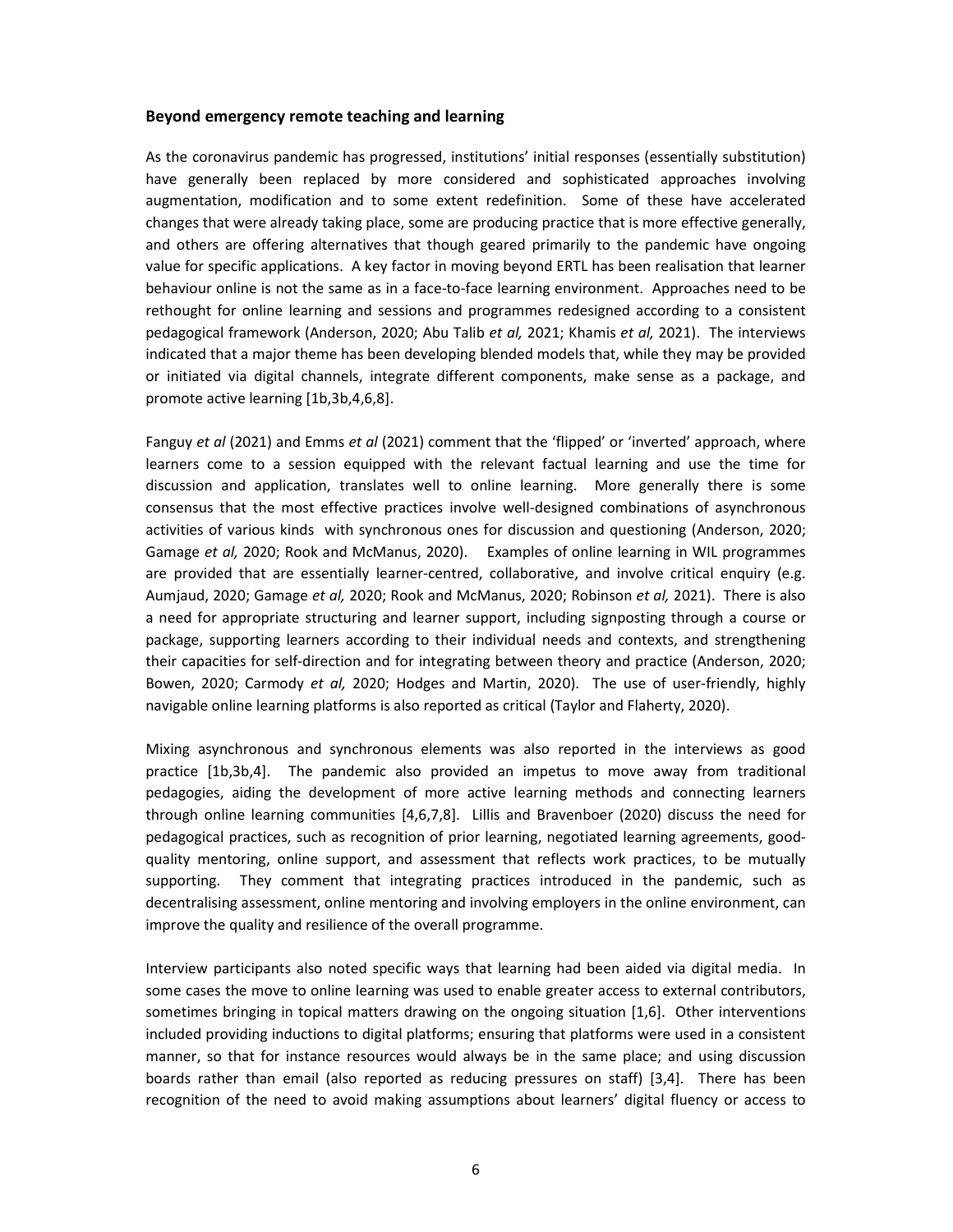resources, with both training and technological support offered where needed [1,4]. Greater use has been made of educational or learning technologists and digital pedagogy specialists, as well as additional staff to support digital delivery for instance as facilitators [5]. Among other things specialists have been used to help staff with appropriate pedagogies [6], edit and format materials to put online [4], make digital interfaces more sophisticated [5], support staff development [8] and develop an online community of practice [6]. One participant commented that moving online has resulted in greater shared working with learning support staff, learning technologists and librarians as well as academic colleagues [1b].

## **Integrating work and learning**

An important part of supporting WBL/WIL programmes generally is ensuring that work and learning are integrated (Lester and Bravenboer, 2020), creating additional challenges in the move to remote working and learning. Although there are some commonalities the pressures on placement-based WIL have been slightly different to those on apprenticeships and other work-based programmes. For the former, measures to overcome changes to work opportunities and working patterns can be viewed on a spectrum of the least to the most change. Bayerlein and Jeske (2018) distinguish (a) physical internships or placements, (b) 'e-internships' based on remote working, and (c) simulations, but recent practices indicate a more subtle continuum that includes in addition digital adaptations to conventional work patterns and the use of real-world projects as an alternative to, or within, placements. At one end of the spectrum jobs are carried out on site, but there is some transfer to online working or learning to facilitate social distancing. At face value these are principally pandemic mitigation measures such as live-streaming work interactions (Pennell *et al,* 2020) and online supervision and peer learning (Salter *et al,* 2020), but they do have an ongoing value for instance in reducing travel and increasing accessibility where learners are geographically dispersed.

A more common situation has been for real placements, internships or work-based training to continue but with remote working and learning facilitated by digital tools. While some of this has little currency outside of a pandemic environment, some aspects are innovative and are expected to remain in use. Learner experiences are different from those offered by physical internships, but they can still be high-quality and have benefits including being able to offer a wider range of experiences, improve self-management and technology-related skills, provide improved accessibility to geographically dispersed learners, and provide international experiences and perspectives without the need for travel (Briant and Crowther, 2020; Connor *et al*, 2021; Hayes and Cejnar, 2021; Park and Jones, 2021). Programmes of this kind can have limitations for developing some kinds of skills, but they can still provide deep immersion in work practices (Dean and Campbell, 2020; Hodges and Martin, 2020), and can be better at involving learners in communities of practice (Briant and Crowther, 2020). A major factor in making them work is the presence of strong academic-employer partnerships (Lillis and Bravenboer, 2020).

In some cases it has proved impossible to set up placements or training in the normal way, even remotely, and a project-based approach has been adopted instead. Examples include learners working collaboratively on projects for organisations (Morley and Clarke, 2020; Rook and McManus, 2020), short assignments for small firms (Alanson *et al,* 2020; Kay *et al,* 2020), or developing start-up enterprises (Zegwaard *et al,* 2020). Good academic-employer partnerships are again generally critical to success (Kay *et al,* 2020). Finally, where it has not been possible to access real training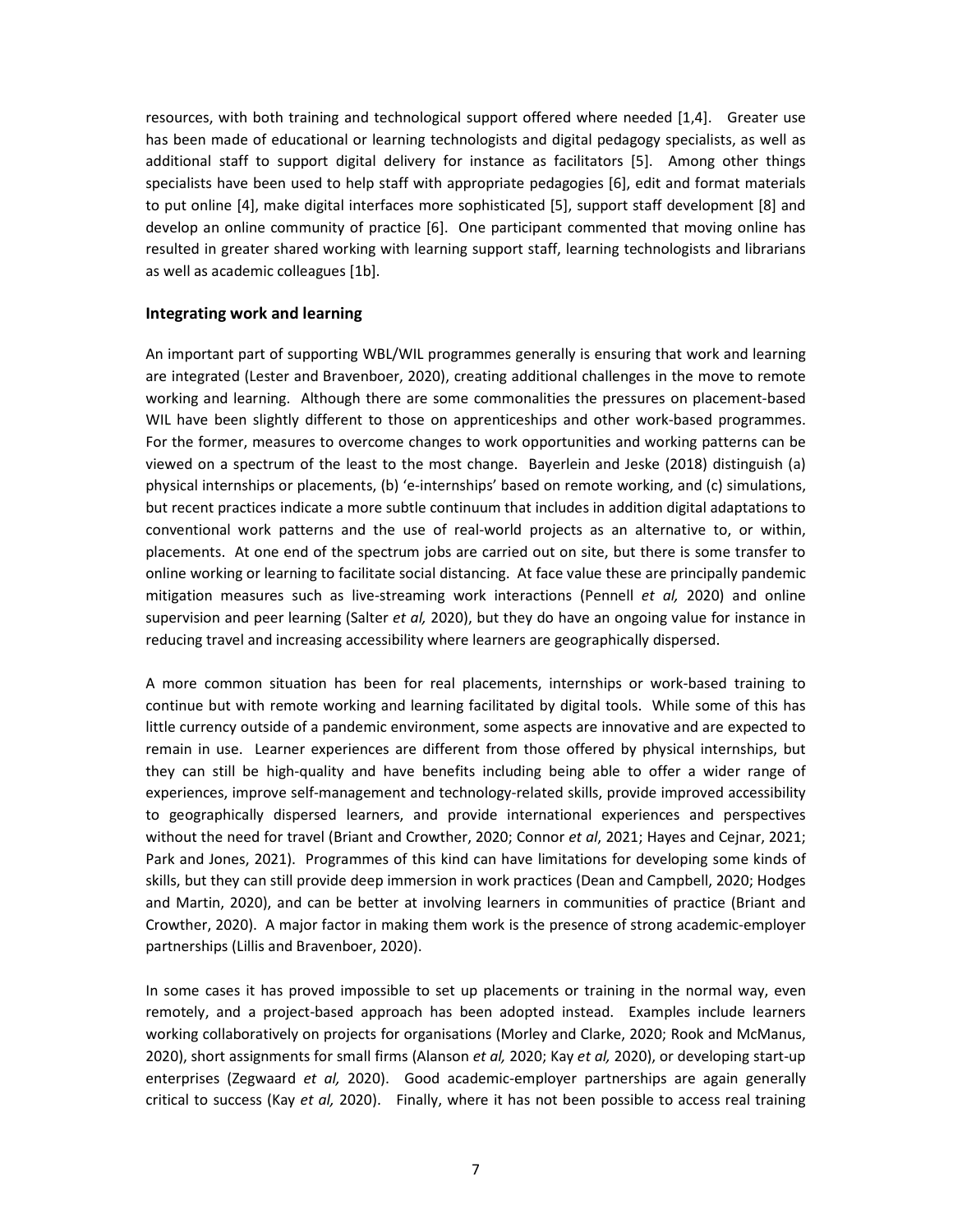opportunities or projects, simulations have been used. These are common in the health sector (e.g. Carmody *et al,* 2020; Roskvist *et al,* 2020; Taylor and Flaherty, 2020) but also appear elsewhere (Bilsland *et al,* 2020). There is a debate about whether they can be regarded as WIL, but some have been designed according to WIL principles both pedagogically (e.g. Taylor and Flaherty, 2020; Gamage, 2021) and by involving employers. Advantages of simulations include covering a wider range of situations than would occur in real-life contexts, providing more controlled conditions, and introducing work practices in a safe environment (Bilsland *et al,* 2020; Taylor and Flaherty, 2020). They nevertheless have limitations particularly to the depth and extent of experience that can be offered, and post-pandemic they are likely to be used as preparatory or augmentory tools (Hudson *et al,* 2020; Zegwaard *et al,* 2020).

For apprenticeship and fully work-based programmes interview participants placed less emphasis on the university engineering work experiences, although simulations have been used in health and policing in the ways outlined above [1,3,4]. Participants discussed various means of linking work and academic learning, including bringing in workplace examples to discuss in synchronous sessions [5]; a strand running through the programme requiring learners to apply their knowledge at work, supported by staff skilled in using relevant interventions [4]; and a module that scaffolds reflective practice and develops it to become an ongoing part of work [3]. Supporting work-based learning through one-to-one conversations was seen as expensive, hence an emphasis on online group discussion and three- or four-monthly reviews [5] with some use of more frequent tutorials [9]. One participant commented that WIL is less about "delivering" than "facilitating" [1b], something she observed is not necessarily well-supported by university digital systems that focus on the provision of content.

The use of remote (institutional) support and supervision has also been a major feature in apprenticeships and it is likely to become standard practice post-pandemic. Tripartite reviews between learner, employer representative and tutor are a central feature of many WBL programmes (and mandatory for apprenticeships in England). They have sometimes been treated as a primarily administrative exercise but they are increasingly used as conversations to drive and support workplace learning and develop the university-employer relationship at a practical level [1a,1b,4]. Online reviews were reported as being more effective than face-to-face: easier to arrange with fewer cancellations, less wasteful of time and resources and easier to fit in with work patterns [1,2,3,4,6,8]. Learners were also reported as more confident to put their own viewpoints and less deferential to their supervisor or tutor [3a]. Disadvantages included not getting the same feel for organisational culture and context that a physical visit would give [5] and the difficulty of reading body language online [4]. On balance participants expected most reviews to stay online, with some mixed models and only one ([3], for a specific programme with a single local employer) returning to all face-to-face.

## **Looking beyond the pandemic**

The interviews provided an opportunity to explore emerging expectations for working as a sense of normality returns. One interviewee commented that the last eighteen months had accelerated digital development "in the direction that it was already going but pushing forwards faster" [4]. Different rates of progress were reported, with for instance health and policing more advanced and engineering less well-developed in integrating work and learning. Some institutions are adopting a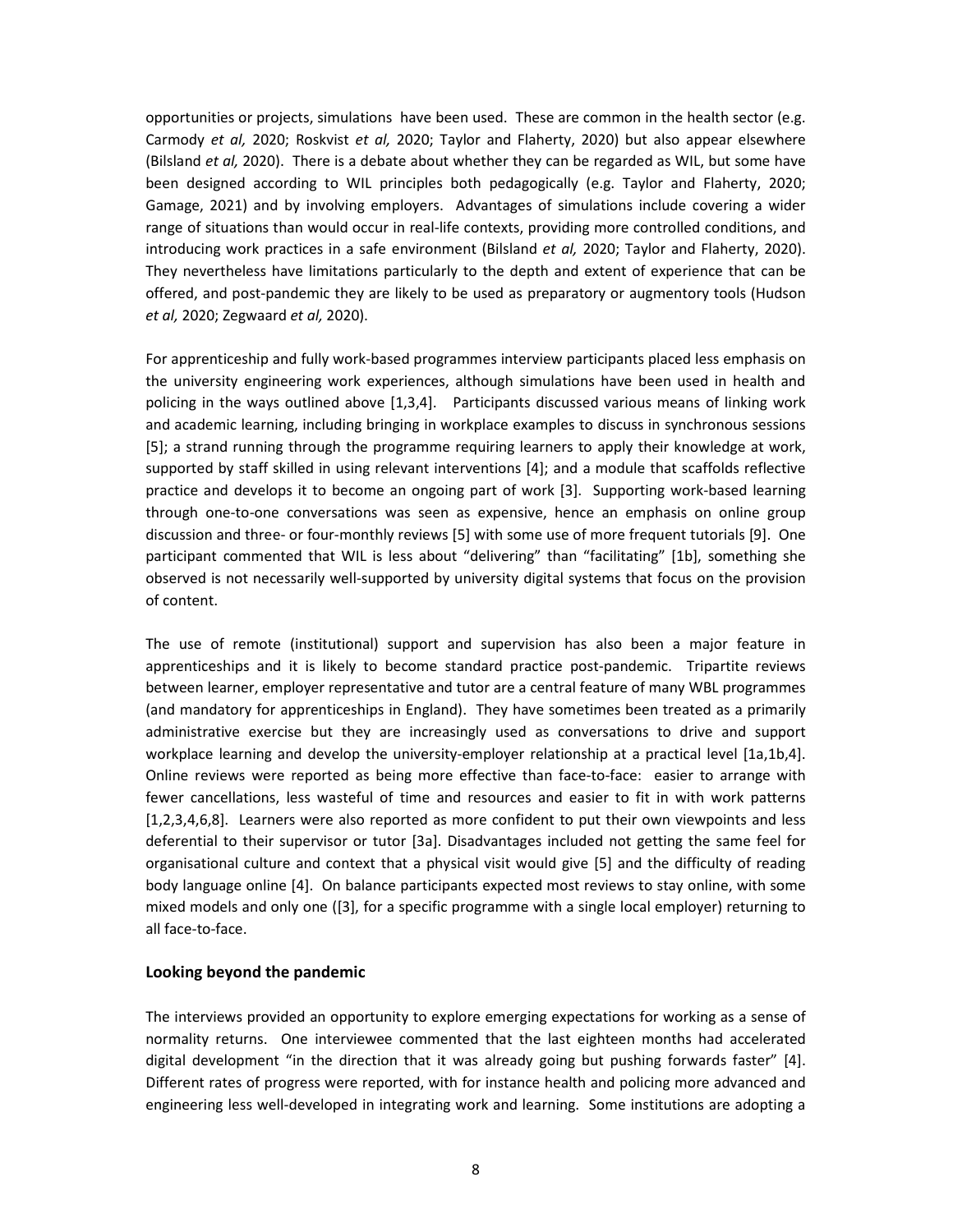digitally-based default for apprenticeships, thought to be a good fit with "sustainability, and a wider picture of how the university will work … more digital and less lecturing and offices" [5]. In summary institutions were reported as planning to build on advances during the pandemic, typically blending methods in "a thoughtful fusion of face to face and online" [6]. Online methods were seen as having unequivocal advantages in two types of situation: for one-off inputs, large-group lectures and masterclasses, and for one-to-one tutorials and TPRs where videoconferencing had clear advantages as described above. For small group work and discussion a return to classrooms (or on-site locations) was envisaged or already taking place across several institutions, but the use of online learning communities and fora was also expected to continue [2].

An exception to this move to what might be termed a digital-first blended model was described in one institution for its policing programmes [3]. Here the participants felt that there was a strong preference among learners and supervisors for face-to-face meetings, with online methods being too formal and missing serendipitous encounters; a return to the classroom/training room was reported as imminent. Nevertheless it was planned to keep the most successful digital elements online, including big lectures, one-off inputs, TPRs and one-to-one tutorials.

Finally, two participants raised ethical and legal questions about aspects of digital learning. These included the ownership of recorded materials; to whom they could be made available; the ongoing currency of videos and podcasts; the ethics of recording learners (e.g. "I don't record questions and answers" [1b]); and the rights of sessional staff when their inputs are available for repeated re-use. A need for up-to-date and easily understood policies and practices on digital learning and artefacts was indicated.

## **Evaluations and implications**

The literature is generally positive about the increased use of online and digital solutions. Abu Talib *et al* (2021) found that well-executed online learning is efficient, cost-effective, as effective as traditional methods, and slightly preferred by learners despite the loss of face-to-face interaction. They also comment that it provides an impetus for pedagogic innovation and change. There is a significant advantage in terms of flexibility and accessibility, particularly when asynchronous modes are used; this has a positive effect on reducing travel, overcoming distance, and fitting in with flexible work schedules (Pretti *et al,* 2020; Gautam and Gautam, 2021). Finally, benefits are reported in terms of learning and skill development, including opportunities to engage with technologies relevant to work (Abu Talib *et al,* 2021; Gautam and Gautam, 2021) and increasing work-relevant skills and attributes such as independence, self-management, collaboration, adaptability and flexibility (Pretti *et al,* 2020; Rook and McManus, 2020; Hayes and Cejnar, 2021). At an overall level Lillis and Bravenboer (2020) indicate that well-integrated online solutions can improve the resilience and success of programmes into the future, and Bravenboer and Crawford-Lee (2020) comment that they can offer an enhanced way to engage with employers and meet their skills needs in the context of emerging economic changes.

Challenges are also identified, both technologically and in terms of effectiveness and pedagogy. Different levels of both technological proficiency and access to equipment and fast internet connections are highlighted by Abu Talib *et al* (2021), Gautam and Gautam (2021) and Gamage *et al*  (2020). Factors such as burnout and 'screen fatigue' can be experienced by both learners and staff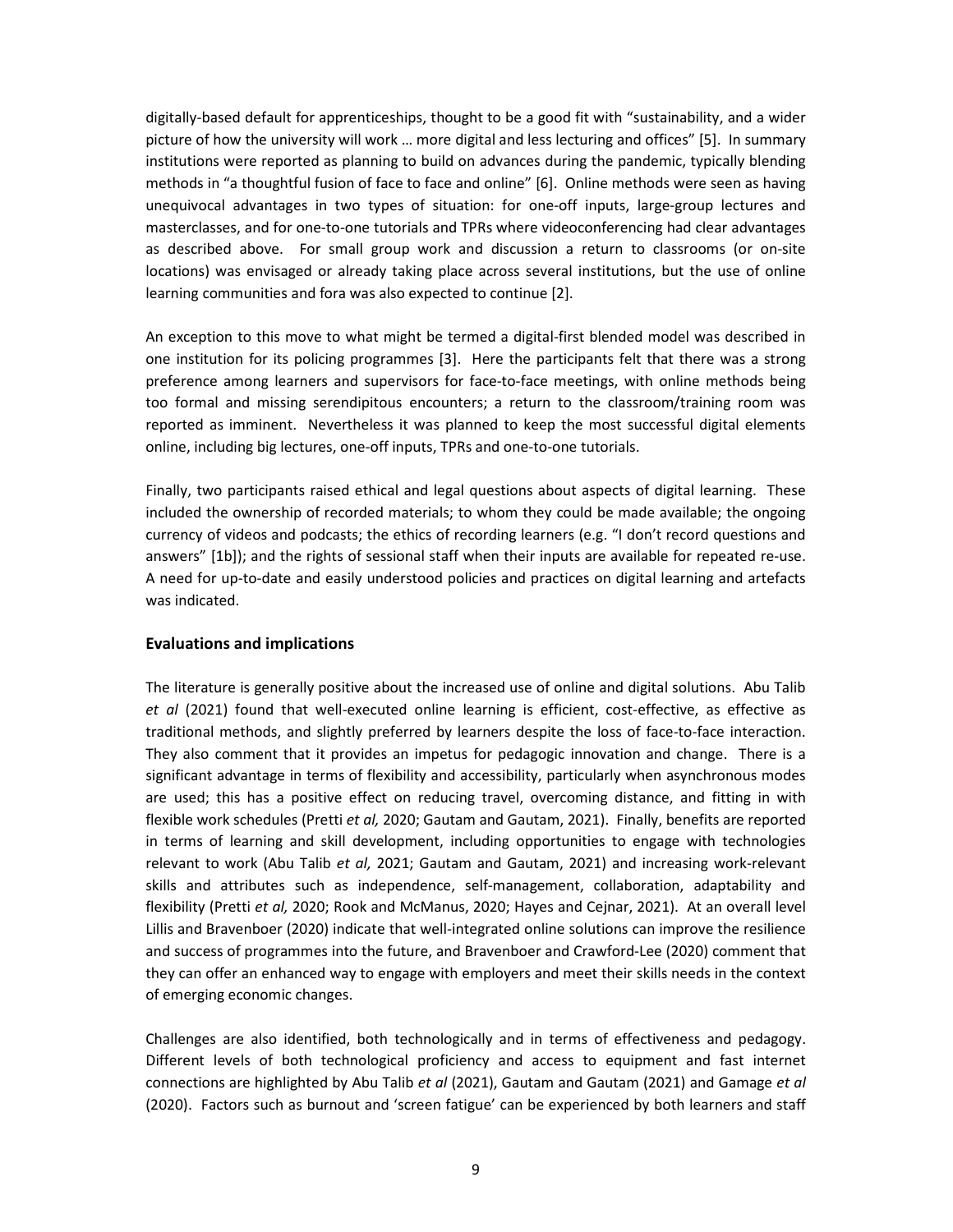(Hayes and Cejnar, 2021; Abu Talib *et al,* 2021), and limits to digital and online learning are noted, both in relation to informal or spontaneous communication and to enabling the development of practical skills (Gamage *et al,* 2020; Pretti *et al,* 2020; Abu Talib *et al,* 2021). Both Abu Talib *et al* and Gautam and Gautam comment on variable technological and digital pedagogical literacy among staff, and that the effectiveness of provision can depend on individual readiness to engage with online approaches.

There are also significant implications for staff and institutional competence. Anderson (2020) comments that "universities face a challenge of achieving the equivalent of a ten-year digital learning strategy in mere months" (p. 453). While the literature indicates variable levels of competence in moving to more advanced online and digital approaches, some common themes are emerging. Beyond being able to use the relevant applications and platforms effectively, these include familiarity with digital pedagogies; the ability to create effective digital content; and proficiency in designing and running courses that support effective online and blended learning, including through incorporating social interaction and self-direction (Gamage *et al,* 2020; Schweiker and Levonis, 2020; Khamis *et al,* 2021; Robinson *et al,* 2021). For WBL this extends to support for work supervisors as well as academic mentors or link tutors (Lillis and Bravenboer, 2020). The need for development activities that go beyond courses and workshops is emphasised, for instance through collaborative learning (Khamis *et al,* 2021); developing e-learning resources to support pedagogical practice and programme design (Lillis, 2018); developing a strong online community that shares innovation and assists tutors to adopt practices relevant to their contexts (Anderson, 2020; Kay *et al,* 2020); and pairing digitally experienced tutors with less experienced colleagues via online platforms (Fanguy *et al,* 2021).

The interviews indicated that the level of staff competence relating to both technical matters and digital pedagogy was variable at the outset of the pandemic. This was partly an individual factor, and partly dependent on the extent to which the institution (or relevant unit or faculty) was already using online methods. Technical needs included getting up to speed on the relevant software, bridging between different systems particularly when working from home, and being able to overcome glitches, the latter potentially a pedagogic or management skill as much as a technical one. As time went on more specific needs arose covering areas such as recording, making videos, mobile devices, understanding and employing the capabilities of different platforms, optimising the use of break-out spaces, and matters relating to confidentiality and data protection.

Pedagogically, an initial need was being able to "move beyond transferring lectures online in existing form" [1a] and to learn to teach effectively using online tools; as previously indicated, some institutions were already at this stage while in others rapid learning and adjustment were needed. Improving beyond basic practice brought up the need for effective learning design, and for skills in working with groups online – things such as "getting a conversation going and sustaining it" [2] and managing the dynamics between group members [3a]. The digital transition also raised other matters of good WBL/WIL practice that were brought to the fore by moving online, such as adopting work-related assessment practices [5,6] and using TPRs as learning conversations [1a,2].

Various interventions were described that aided staff getting up to speed in online provision. Initially these tended to take the form of technical training and development sessions, followed by working with learning developers and technologists, online courses for staff, and scaling up existing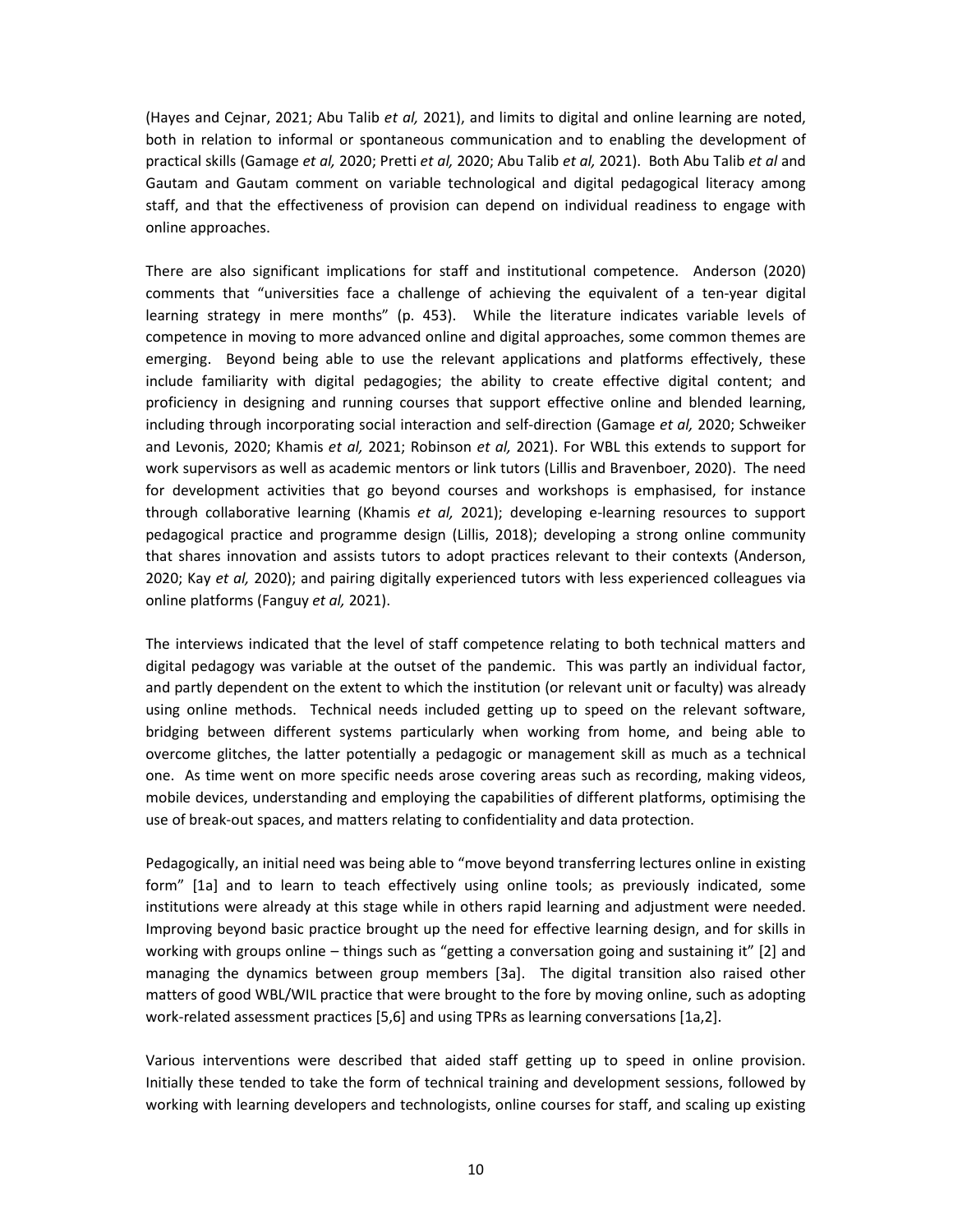virtual learning environments and e-portfolio platforms to support staff development. One participant commented that for longer-term effectiveness there is a need to develop digital scholarship and philosophy, and "give practitioners time to do it and relate it to practice" [1b].

#### **Concluding comments**

The study confirms that the pandemic has accelerated a move to online and digital pedagogy in work-based and apprenticeship learning, beyond simple adaptations that are designed to avoid faceto-face contact and can be discarded as Covid-19 becomes more manageable. It is likely that for most programmes the post-pandemic norm will not be fully digital but blended and potentially 'digital first'; online methods will be used where they have clear benefits, whether pedagogically or from a perspective of efficiency and logistics. 'Flipped' or 'inverted' approaches, a mix of synchronous and asynchronous methods, judicious use of simulations, online tripartite meetings and online learning communities are likely to feature, and increasingly accessible technologies such as augmented, mixed and virtual reality may play a larger role as their potential becomes recognised.

A major need in work-based and apprenticeship programmes is integrating theoretical and practical learning, requiring the institution to become involved in prompting, facilitating and supporting workplace learning in partnership with the employer. The effectiveness of institutions in doing this varied pre-pandemic (Lester and Bravenboer, 2020), and this is carrying over into online approaches; some programmes are adopting the digital equivalent of day-release while others are focused on the workplace as the primary site of learning. Different levels of progress are also apparent in moving beyond 'ERTL', with initial progress – for instance creating well-packaged but unexciting learning packages, or well-produced online lectures – not always being followed by the development of more diverse approaches geared to the needs of work-based learners. Attention is also needed to the choice of hardware and digital platforms, ensuring that technology is suitable for work-based applications as well as delivery-based online learning, fully accessible from home and work as well as from the institution, and supportive of accessibility principles such as universal design (Nottingham 2021, Wilkens *et al* 2021).

In terms of individual development needs, three key areas can be identified. The first is about understanding and using the available technology effectively. While this was an urgent need early in the pandemic and remains essential, there is an indication that it is reducing over time as digital approaches become mainstream. The second is developing capability in digital and blended learning pedagogy, both to support the design and delivery of individual sessions and components and to aid design at programme level. The third is fluency across methods that make use of digital means to support learning at work, including through reflection on practice, undertaking projects, systematic enquiry and reviewing learning (Garnett, 2020); this is something that will typically involve employer as well as university personnel, and relates to the more general need to improve engagement with the work environment as a primary source of learning.

Finally, institutional systems, policies and management need to support emerging practices (cf. O'Connor *et al,* 2021). Regulations, guidance and frameworks for quality, ethics and accessibility need to be updated to reflect digital teaching and learning; staffing structures may need to change to accommodate more collaboration both across academic staff and between subject-specialists, WBL tutors, work-based mentors and coaches, learning technologists and information specialists;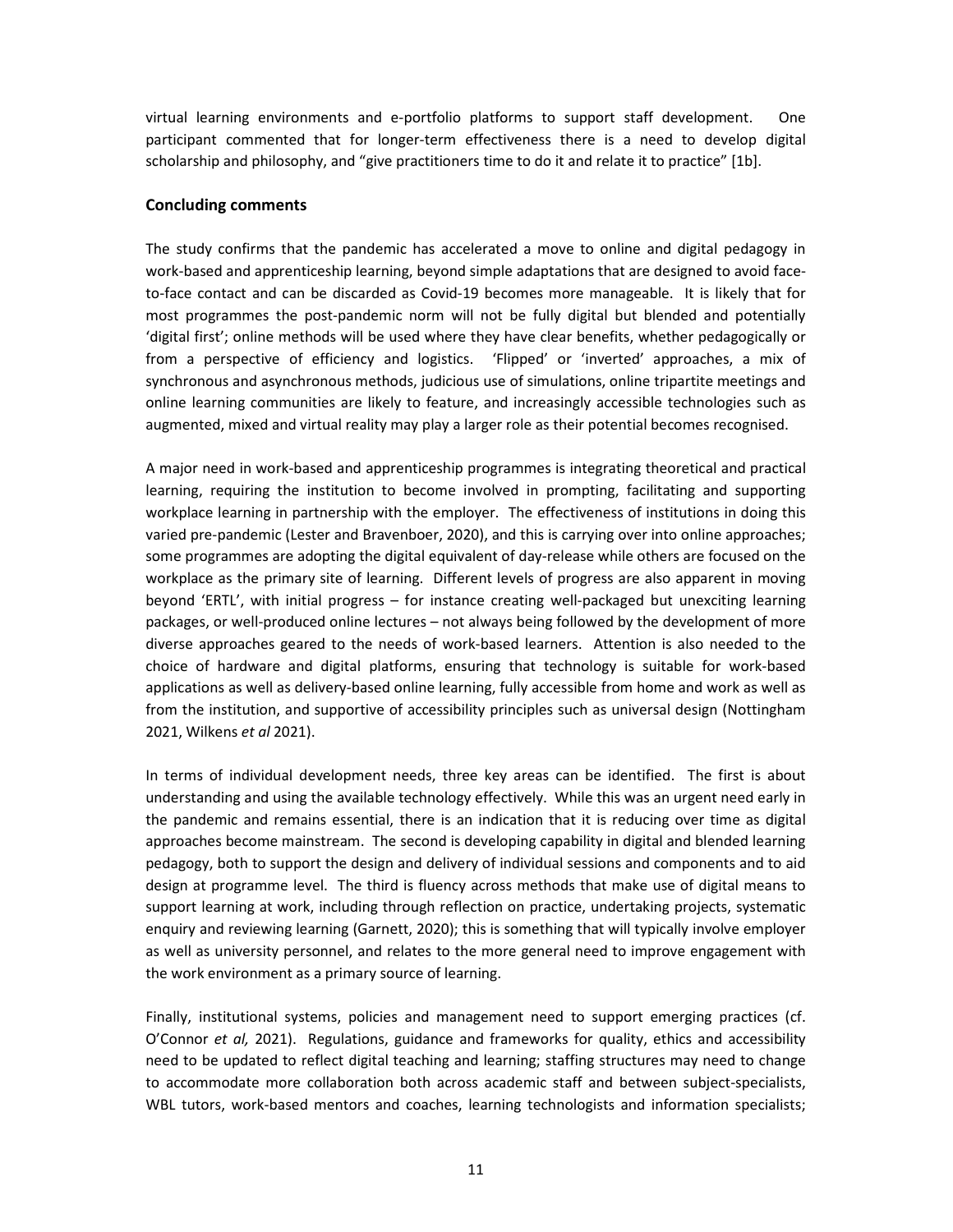and assumptions based on learners as full-time students physically attending campuses need to be challenged. Garnett (2016) comments that even in universities where WBL is well-established, systems and procedures may be "preconfigured towards the full-time undergraduate population" (p. 312); without structural change, the flexible practices necessary for digitally-facilitated, work-based and work-integrated learning may still have "a continual struggle to align with university structures and administrative procedures" (*ibid*.).

# **Acknowledgements**

The study reported in this paper was undertaken as an unfunded part of the Erasmus+ Strategic Partnership Project IDEAL (Improving Digital Education for All Learners), https://www.idealdigital.info/. The authors would like to thank the participants in the interview study along with project colleagues who commented on the draft.

The authors have no conflicts of interest to report. There is no ethics committee in the authors' organisation from which approval needed to be sought.

# **Copyright**

This article has been published by Emerald under the Creative Commons Attribution Noncommercial International Licence 4.0 (CC BY-NC 4.0). Any reuse is allowed only in accordance with the terms outlined by the licence. Please direct any enquiries to permissions@emeraldinsight.com.

## **References**

Abu Talib, M., Bettayeb, A. and Omer, R. (2021), "Analytical study on the impact of technology in higher education during the age of COVID-19: Systematic literature review", *Education and Information Technologies,* online. DOI 10.1007/s10639-021-10507-1

Alanson, E. R., Alanson, E. M., Arthur, B., Burdette, A., Cooper, C. and Sharp, M. (2020), "Re-Envisioning Work-Integrated Learning during a Pandemic: Cincinnati's Experiential Explorations Program", *International Journal of Work-Integrated Learning*, Vol. 21 No. 5, pp. 505-519.

Anderson, V. (2020), "A digital pedagogy pivot: re-thinking higher education practice from an HRD perspective", *Human Resource Development International*, Vol. 23 No. 4, pp. 452-467. DOI: 10.1080/13678868.2020.1778999

Aumjaud, B. E. (2020), "Critical reflection on teaching and assessment practices in a higher education setting in Mauritius during the COVID-19 pandemic national lockdown", in Singh, U. and Nair, C. (eds), *Proceedings of the international conference on teaching, assessment and learning in the digital age*, Victorian Institute of Technology, 3-4 December, pp. 160-179.

Bayerlein, L. and Jeske, D. (2018), "The potential of computer-mediated internships for higher education", *International Journal of Educational Management*, Vol. 32 No. 4, pp. 526-537.

Bezerra, J., Batista Mota, F., Waltz Comarú, M., Amara Maciel Braga, L., Fernandes Moutinho Rocha, L., Roberto Carvalho, P., Alexandre da Fonseca Tinoca, L. and Matos Lopes, R. (2021), "A worldwide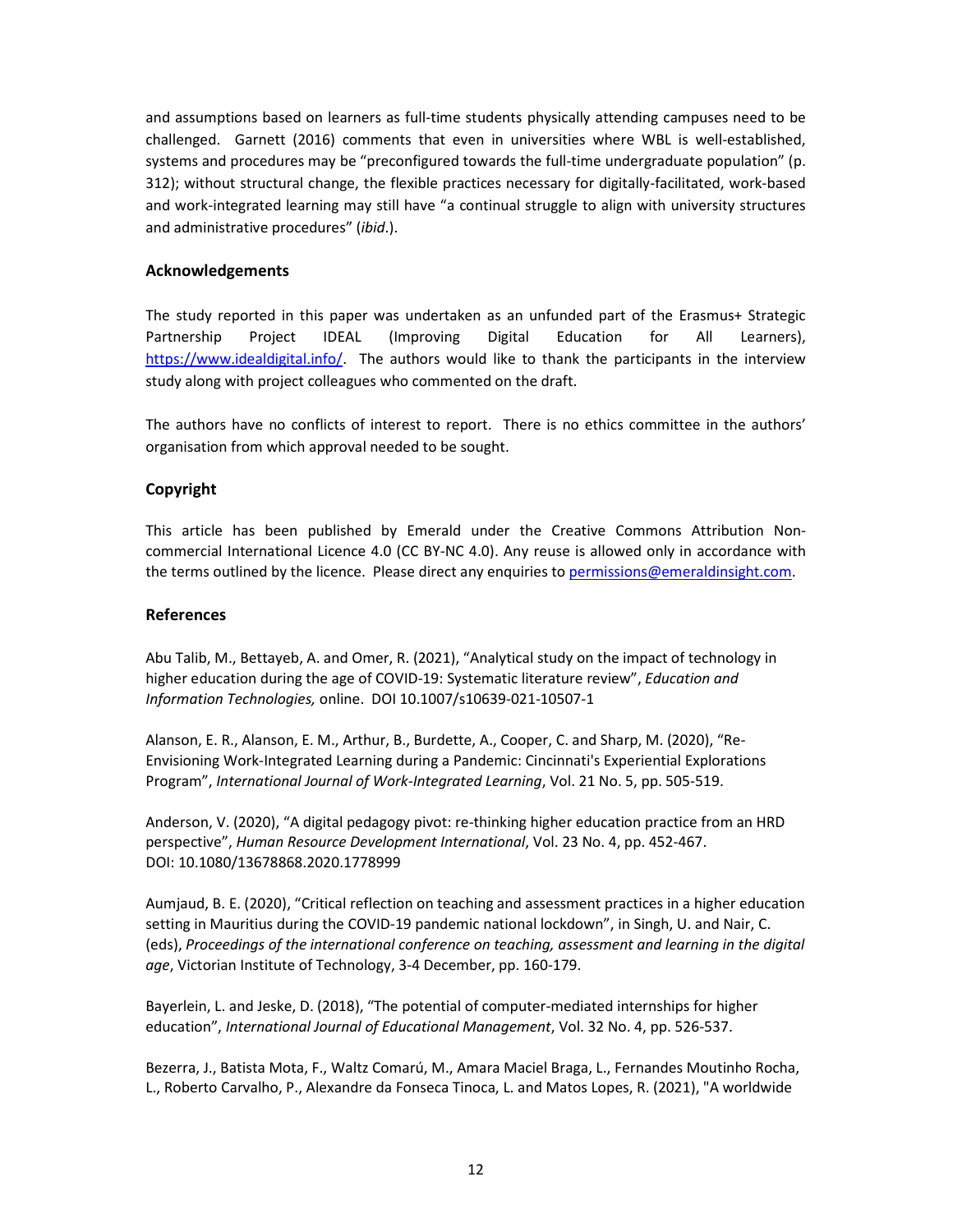bibliometric and network analysis of work-based learning research", *Higher Education, Skills and Work-Based Learning*, Vol. 11 No. 3, pp. 601-615. https://doi.org/10.1108/HESWBL-03-2020-0035

Bilsland, C., Nagy, H. and Smith, P. (2020), "Virtual Internships and Work-Integrated Learning in Hospitality and Tourism in a Post-COVID-19 World", *International Journal of Work-Integrated Learning*, Vol. 21 No. 4, pp. 425-437.

BIS (Department for Business, Innovation and Skills) (2015), *The Future of Apprenticeships*, London, The Stationery Office.

Bowen, T. (2020), "Work-Integrated Learning Placements and Remote Working: Experiential Learning Online", *International Journal of Work-Integrated Learning*, Vol. 21 No. 4, pp. 377-386.

Bravenboer, D. (2019), "The creative disruption of Degree Apprenticeships in the UK", in Talbot, J. (ed), *Global Perspectives on Work-based Learning Initiatives*, IGI Global, Hershey, PA, pp. 57-83.

Bravenboer, D., and Crawford-Lee, M. (2020), "Guest Editorial, Transforming the Perceptions of Apprenticeships in England: Professional Careers in the Public Sector", *Higher Education, Skills and Work-based Learning*, Vol 10. No. 5, pp. 693-700.

Briant, S. and Crowther, P. (2020), "Reimagining internships through online experiences: Multidisciplinary engagement for creative industries students", *International Journal of Work-Integrated Learning*, Vol. 21 No. 5, pp. 617-628.

Carmody, C., Duffy, S., Brown, L. and Del Fabbro, L. (2020), "Preparing for Work-Integrated Learning during COVID-19: How a New Virtual Orientation Tool Facilitated Access for All", *International Journal of Work-Integrated Learning*, Vol. 21 No. 5, pp. 545-557.

Crawford-Lee, M. and Moorwood, S. (2019), "Guest Editorial, Degree Apprenticeships: Delivering Quality and Social Mobility", *Higher Education, Skills and Work-based Learning*, Vol. 9 No. 2, pp. 134- 140.

Dean, B. and Campbell, M. (2020), "Reshaping Work-Integrated Learning in a Post-COVID-19 World of Work", *International Journal of Work-Integrated Learning*, Vol. 21 No. 4, pp. 355-364.

Doherty, K. and Cullinane, C. (2020), *COVID-19 and Social Mobility Impact Brief #3: Apprenticeships*, The Sutton Trust, London.

Emms, K., Laczik, A. and Dabbous, D. (2021), *Rethinking higher education: Case studies for the 21st Century*, The Edge Foundation, London.

Fanguy, M., Costley, J., Rose, P. and Lee, K. (2021), "Using Online Lectures to Solve Real-World Learning Challenges During the COVID-19 Pandemic", *Korea TESOL Journal*, Vol. 16, No. 2, pp. 37- 57.

Foley, N. (2021), *Apprenticeship statistics*. House of Commons Library Briefing Paper No. 06113.

Gamage, A. (2021), "An inclusive multifaceted approach for the development of electronic workintegrated learning (eWIL) curriculum", *Studies in Higher Education*, ahead of print.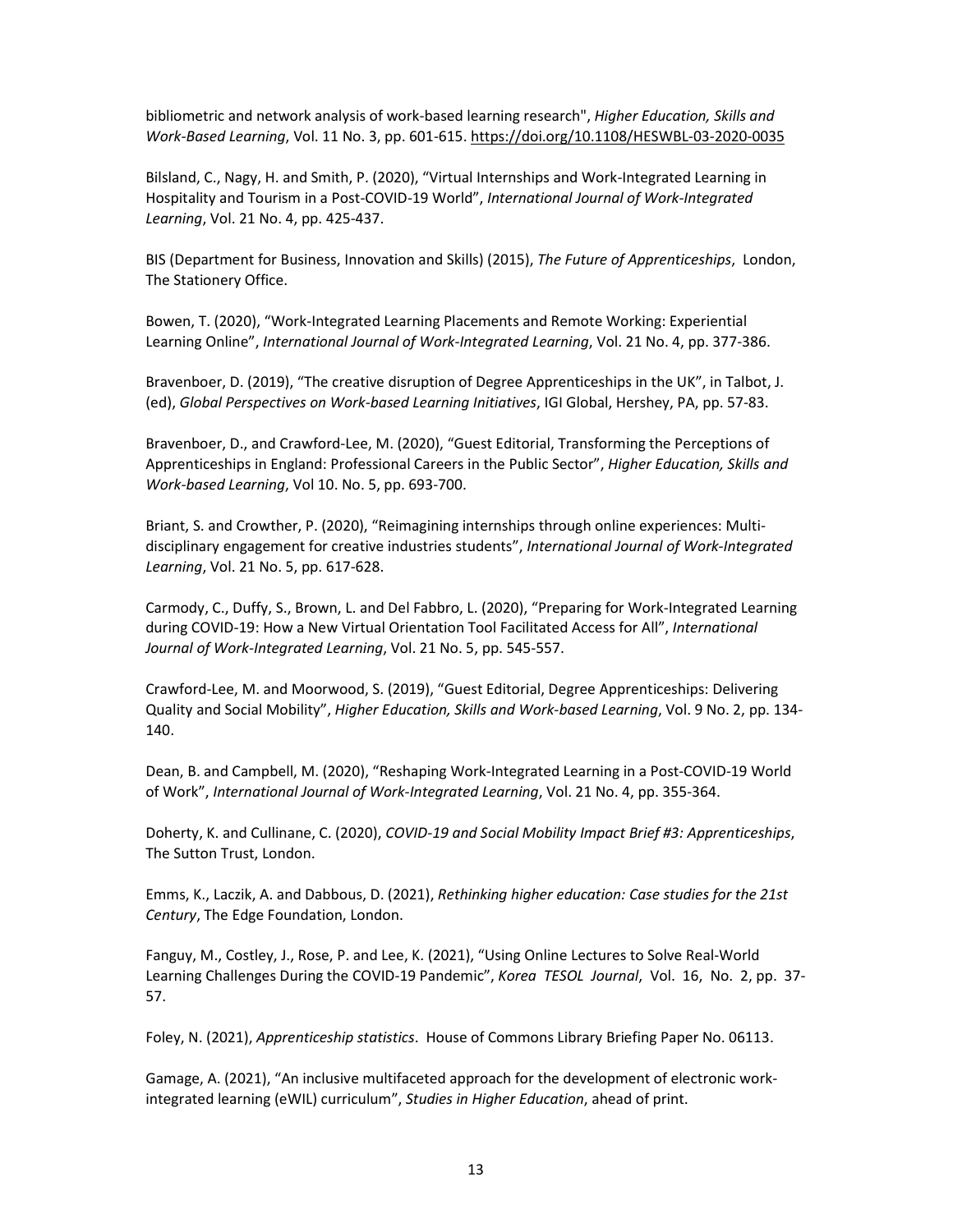## https://doi.org/10.1080/03075079.2021.1894116

Gamage, K., Wijesuriya, D., Ekanayake, S., Rennie, A., Lambert, C. and Gunawardhana, N. (2020), "Online Delivery of Teaching and Laboratory Practices: Continuity of University Programmes during COVID-19 Pandemic", *Education Science,* Vol. 10 No. 10, pp. 291-300. https://doi.org/10.3390/educsci10100291

Garnett, J. (2016), "Work-based learning: a critical challenge to the subject discipline structures and practices of higher education", *Higher Education, Skills and Work-based Learning*, Vol. 6 No. 3, pp. 305-314.

Garnett, J. (2020), "Work-based learning tools to inform the implementation of degree apprenticeships for the public sector in England", *Higher Education, Skills and Work-based Learning*, Vol. 10 No. 5, pp. 715-725.

Gautam, D.K. and Gautam, P.K. (2021), "Transition to online higher education during COVID-19 pandemic: turmoil and way forward to developing country of South Asia-Nepal", *Journal of Research in Innovative Teaching & Learning*, Vol. 14 No. 1, pp. 93-111. https://doi.org/10.1108/JRIT-10-2020- 0051

Hayes, M. & Cejnar, L. (2021), "Online work-integrated learning: Developing post-pandemic workready graduates", in Gonçalves, S. and Majhanovich, S. (eds.), *Ensino Superior em Transição: Estudantes*, CINEP/IPC, Coimbra, pp79-97.

Hodges, L. and Martin, A. (2020), "Enriching Work-Integrated Learning Students' Opportunities Online during a Global Pandemic (COVID-19)", *International Journal of Work-Integrated Learning*, Vol. 21 No. 4, pp. 415-423.

Hudson, L., Engel-Hills, P. and Winberg, C. (2020), *The Potential of a Simulated Workplace Environment for Emergency Remote Teaching*, *International Journal of Work-Integrated Learning*, Vol. 21 No. 5, pp. 559-572.

Kay, J., McRae, N. and Russell, L. (2020), "Two Institutional Responses to Work-Integrated Learning in a Time of COVID-19: Canada and Australia", *International Journal of Work-Integrated Learning*, Vol. 21 No. 5, pp. 491-503.

Khamis, T., Naseem, A., Khamis, A. and Petrucka, P. (2021), "The COVID-19 pandemic: a catalyst for creativity and collaboration for online learning and work-based higher education systems and processes", *Journal of Work-Applied Management*, ahead of print. https://doi.org/10.1108/JWAM-01-2021-0010

Lawson, S. (2021), "I will keep banging the apprenticeship sector drum, and shouting about the amazing work OneFile does", *FE News* 2 November. Available from: https://www.fenews.co.uk/featured-article/79333-i-will-keep-banging-the-apprenticeship-sectordrum-and-shouting-about-the-amazing-work-onefile-does (downloaded November 2021).

Leek, A. F., (2020), "Police forces as learning organisations: learning through apprenticeships", *Higher Education, Skills and Work-based Learning*, Vol. 10 No. 5, pp. 741-750.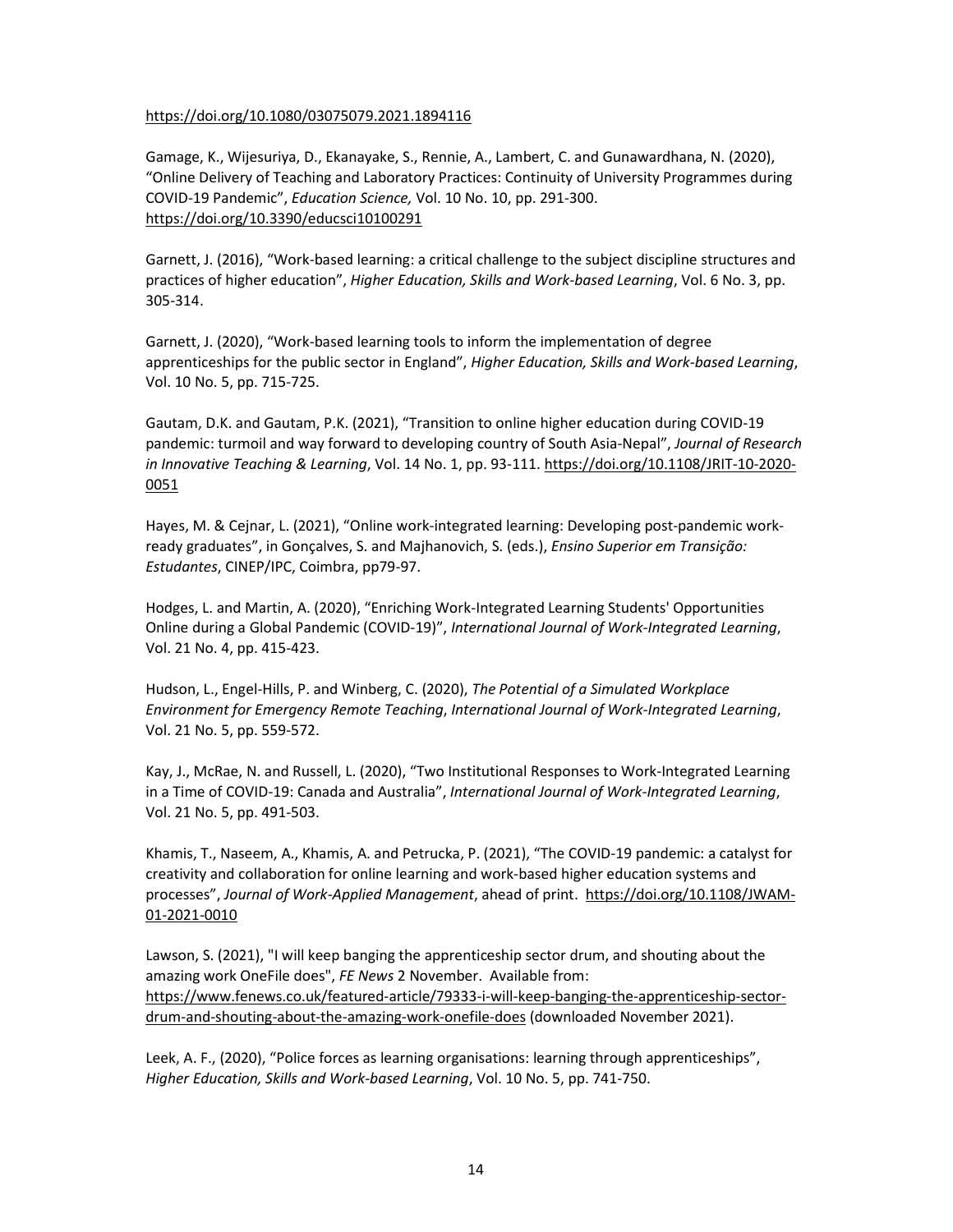Lester, S. and Bravenboer, D. (2020), *Sustainable Degree Apprenticeships*, Middlesex University, London. Available from https://www.mdx.ac.uk/ data/assets/pdf file/0033/565863/sustainabledegree-apprenticeships-2020.pdf (downloaded September 2021).

Lester, S. and Costley, C. (2010), "Work-based learning at higher education level: value, practice and critique", *Studies in Higher Education,* Vol. 35 No. 5, pp. 561-575.

Lillis, F. (2018), *Best Practice in Work-Integrated Learning for Degree Apprenticeships*, Middlesex University, London.

Lillis, F. and Bravenboer, D. (2020), "The best practice in work-integrated pedagogy for degree apprenticeships in a post-viral future", *Higher Education, Skills and Work-Based Learning*, Vol. 10 No. 5, pp. 727-739. https://doi.org/10.1108/HESWBL-04-2020-0071

Morley, C. and Clarke, J. (2020), "From crisis to opportunity? Innovations in Australian social work field education during the COVID-19 global pandemic", *Social Work Education*, Vol. 39 No. 8, pp. 1048-1057. https://doi.org/10.1080/02615479.2020.1836145

Nixon, I., Smith, K., Stafford, R. and Camm, S. (2006), *Work-based learning: Illuminating the higher education landscape*, Higher Education Academy, York.

Nottingham, P. (2021), "Designing Work-Based Learning Approaches for Gen Y, Gen Z, and Beyond" in Gerhardt, T. and Annon, P. (eds), *Applications of Work Integrated Learning Among Gen Z and Y Students*, Hershey, PA, IGI Global, pp. 166-187.

O'Connor, M., Mueller, B., Mann, S. and Andrew, M. (2021), "Pivots, pirouettes and practicalities: Actions and reactions of work-integrated learning practitioners", *Journal of University Teaching & Learning Practice*, Vol. 18 No. 5. https://doi.org/10.53761/1.18.5.2

Park, M. and Jones, T. (2021), "Going Virtual: The Impact of COVID-19 on Internships in Tourism, Events, and Hospitality Education", *Journal of Hospitality & Tourism Education*, Vol. 33 No. 3, pp. 176-193. https://doi.org/10.1080/10963758.2021.1907198

Patrick, C-J., Peach, D., Pocknee, C., Webb, F., Fletcher, M., and Pretto, G. (2008), *The WIL (Work Integrated Learning) report: a national scoping study*, Queensland University of Technology, Brisbane, QLD.

Pennell, C., Kluckow, H., Chen, S., Wisely, K. and Walker, B. (2020) "Live-streamed ward rounds: a tool for clinical teaching during the COVID-19 pandemic", *Medical Journal of Australia*, Vol. 213 No. 7, pp. 306-308. https://doi.org/10.5694/mja2.50765

Pretti, T. J., Etmanski, B. & Durston, A. (2020), "Remote Work-Integrated Learning Experiences: Student Perceptions", *International Journal of Work-Integrated Learning*, Vol. 24 No. 4, pp. 401-414.

Puentedura, R. (2014) *SAMR: a contextualized introduction*, http://www.hippasus.com/rrpweblog/archives/2014/01/15/SAMRABriefContextualizedIntroduction. pdf (downloaded September 2021).